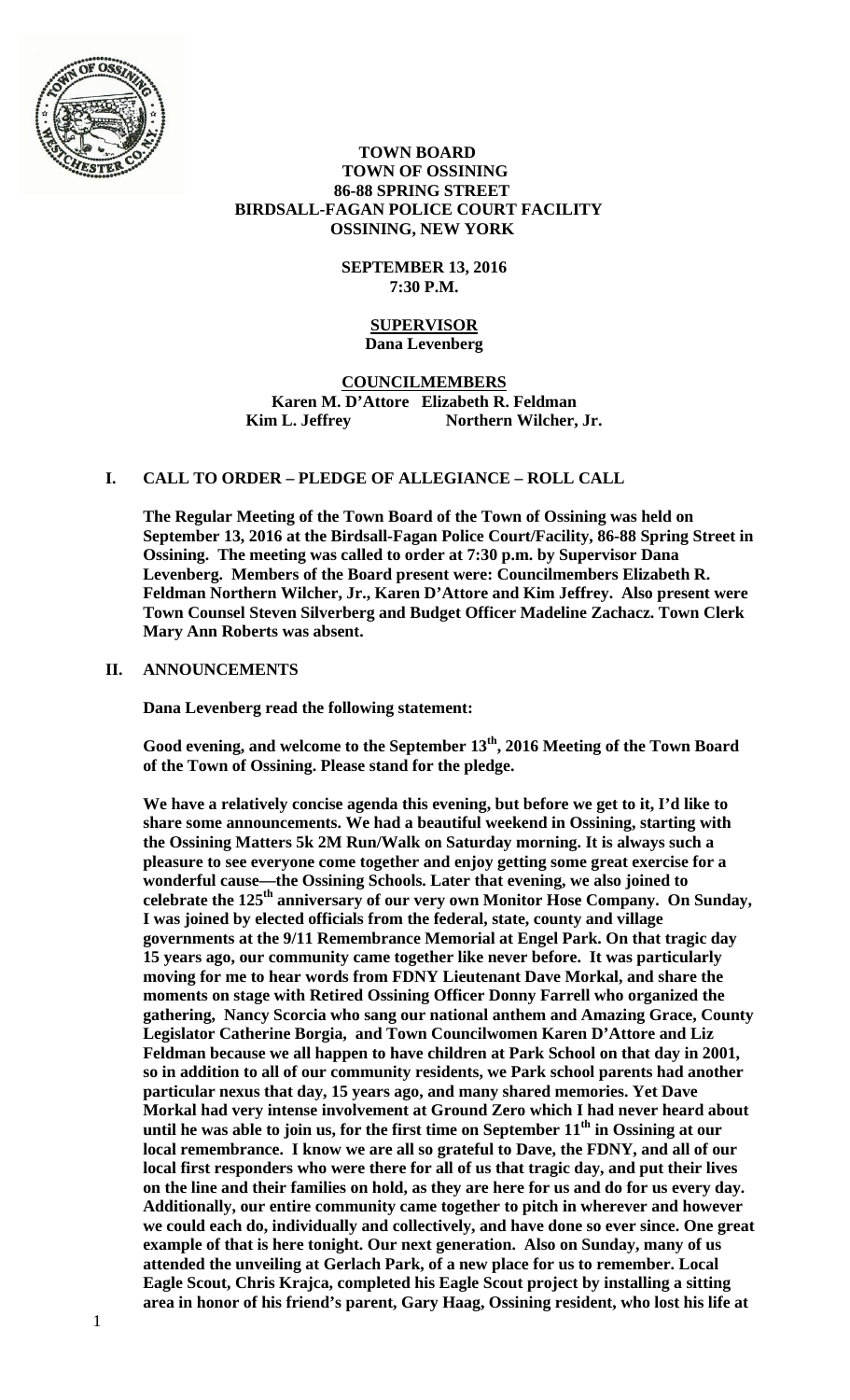**the World Trade Center on 9/11. Chris's project produced something that everyone can enjoy, including a stone with a bronze plaque identifying Gary and Arthur J. Jones from Ossining, and Ariel Jacobs and Krishna Moorthy from Briarcliff and, as well as red oak tree that was planted, a small red bird house that was erected, and a picnic table he made from scratch with the help of other troop members and volunteers that has an American Flag painted on top. This is truly a special spot where we can go to remember those we lost. Chris and his mother, Mary Langan, are here tonight, and I'd like to ask them to come up now to be recognized.** 

**Thank you, Chris, for providing such a valuable addition to our beautiful Town Park and to our community.** 

**I also had an opportunity to go to New York State's Mid-Hudson Region Economic Development Council meeting yesterday where the region announced their recommendations they are sending to the state for priority project funding. I was pleased to hear they are recommending the Sing-Sing Museum project to go on for further consideration which means there is a very good chance the project will get additional funding for the next phase. Some of us also had the chance to hear from the Museum consulting company, Lord Cultural Resources, with the Museum Program Plan which they presented to the Museum Board last week. It is very exciting to see this project moving forward with strong regional, local and state support. Also at the meeting I had the opportunity to connect with the Regional Director of the State Parks Department to discuss the proposal for the bike lanes that would connect our public spaces and bike trails to one another as well as with our commercial and open space corridors. They were excited to hear about this and willing to help identify and mark trails so we are hopeful we will hear more good news about that project in the coming months.** 

**We have multiple events coming up this weekend, many of which are part of the Hudson Valley Ramble. There are several events to choose from at 10AM on Saturday morning. Enjoy a free sail on the Hudson with Ferry Sloops out of Shattemuc Yacht Club, take a "hike through history" at Teatown, or join a guided tour of the Weir Chamber starting from the Community Center. Another event near and dear to me is the Legends and Lore presentation that will be taking place at our own Sparta Cemetery, where famed storyteller Jonathan Kruk will be recounting the legend of The Leatherman before the "Legends and Lore" marker is unveiled, bearing The Leatherman's story. Admission is \$10 per person or \$20 per family. All proceeds will benefit the Ossining Historic Cemeteries Conservancy. "Ramblers" can park at Scarborough Presbyterian Church in Briarcliff and take a free shuttle across the street to Sparta—no cars will be allowed at the Cemetery. All of these events begin at 10:00A.M. this Saturday, September 17th, but Ramble events will be ongoing throughout the month of September. Another local event of note will be on Saturday,**  September 24<sup>th</sup>, where our state Senator, David Carlucci will be leading a hike at **Teatown starting at 8 A.M. Don't miss this great opportunity to meet your Senator and catch up on the great work he's doing in our region. You can get more information on these and other Ramble events at www.hudsonrivervalleyramble.com.** 

**Also this weekend, the Town will be holding two Mind, Body, Spirit Ossining events, beginning with an all-levels Boot Camp at Engel Park on Saturday morning at 9:30 A,M. Club Fit Trainer Tracey Bielenberg and Fitness Director Susie Reiner will be leading a 60-minute workout based on body weight exercises, and the first 25 participants will win a Club Fit water bottle and be entered into a raffle to win a Club Fit membership.** 

**On Sunday at 9:30AM, Enrique Rosario of ICU Fit Training will be leading another of his famous "Sunday Fun-Day" 30 minute workouts, but this one is extra special: in honor of the start of football season, this Sunday will be a "Train Like the Pros" workout. No equipment required, but your favorite team jersey and eye black are recommended! This will also be at Engel Park.** 

**This Saturday evening is the Westchester Collaborative Theater's annual fundraiser. The Endless Summer Gala will be held at Shattemuc Yacht Club between 7PM and 10PM on September 17th, so come down and support the arts in Westchester. More information or to purchase tickets, go to wctheater.org.**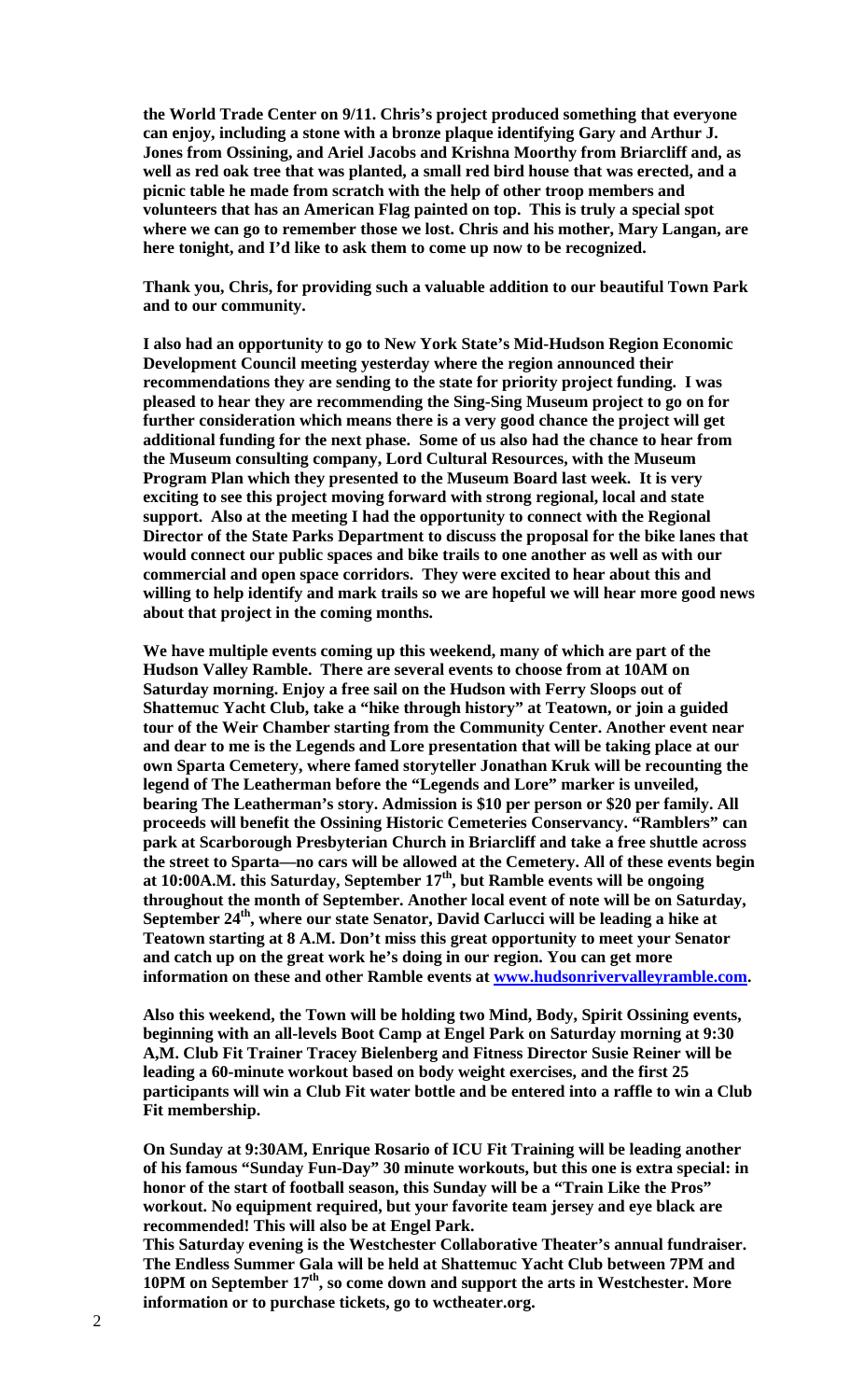**Another event in the coming weeks will be the Annual Senior Fair, hosted by Assemblywoman Sandy Galef and State Senator David Carlucci. Join us on Thursday, September 29th at the Joseph G. Caputo Community Center between 10AM and 1PM to learn about services and get connected with resources available to our seniors.** 

**I also want to invite everyone to our next Town Hall Meeting which will take place next Tuesday, September 20th at the Ossining Public Library at 7:30 P.M. We have a variety of topics scheduled, so keep an eye on the Town website later this week for the agenda.** 

### **III. LIAISON REPORTS**

### **IV. DEPARTMENTAL REPORTS**

**Reports Senior Nutrition Program- Kathy Asaro** 

**Ms. Asaro stated that the Senior Center provides the following:** 

- **Nutrition program provides lunch to our senior's everyday**
- **Home delivery meals**
- **Are you ok? Phone calls**
- **Various exercise programs**
- **Trips to Shoprite**
- **Blood Pressure testing**
- **Taxi Coupons**
- **Bingo games**
- **Golden Age meeting**
- **Line dancing**
- **Flu shots**
- Senior Fair is September 29<sup>th</sup> at the Ossining Community Center
- **October 3rd 10:00 a.m. at the Ossining Community Center citizen preparedness program**
- **Food bank visits**
- **Art classes**
- **Knitting classes**
- **Social Worker**

**Supervisor Levenberg stated that our Senior Program is offered to all our residents that are age 60 and over. If residents would like information regarding the Senior Program they should call (914)762-1350 or visit the Ossining Community Center on**  the  $I<sup>st</sup>$  floor.

# **V. PUBLIC COMMENT ON AGENDA ITEMS**

# **VI. BOARD RESOLUTIONS**

### **A. Approval of Minutes**

**Councilmember Wilcher moved and it was seconded by Councilmember Feldman that the following be approved:** 

**Resolved, that the Town Board of the Town of Ossining hereby approves the August 23, 2016, Minutes of the Regular Meeting as presented.** 

 **Motion Carried: Unanimously** 

# **B. Approval of Voucher Detail Report**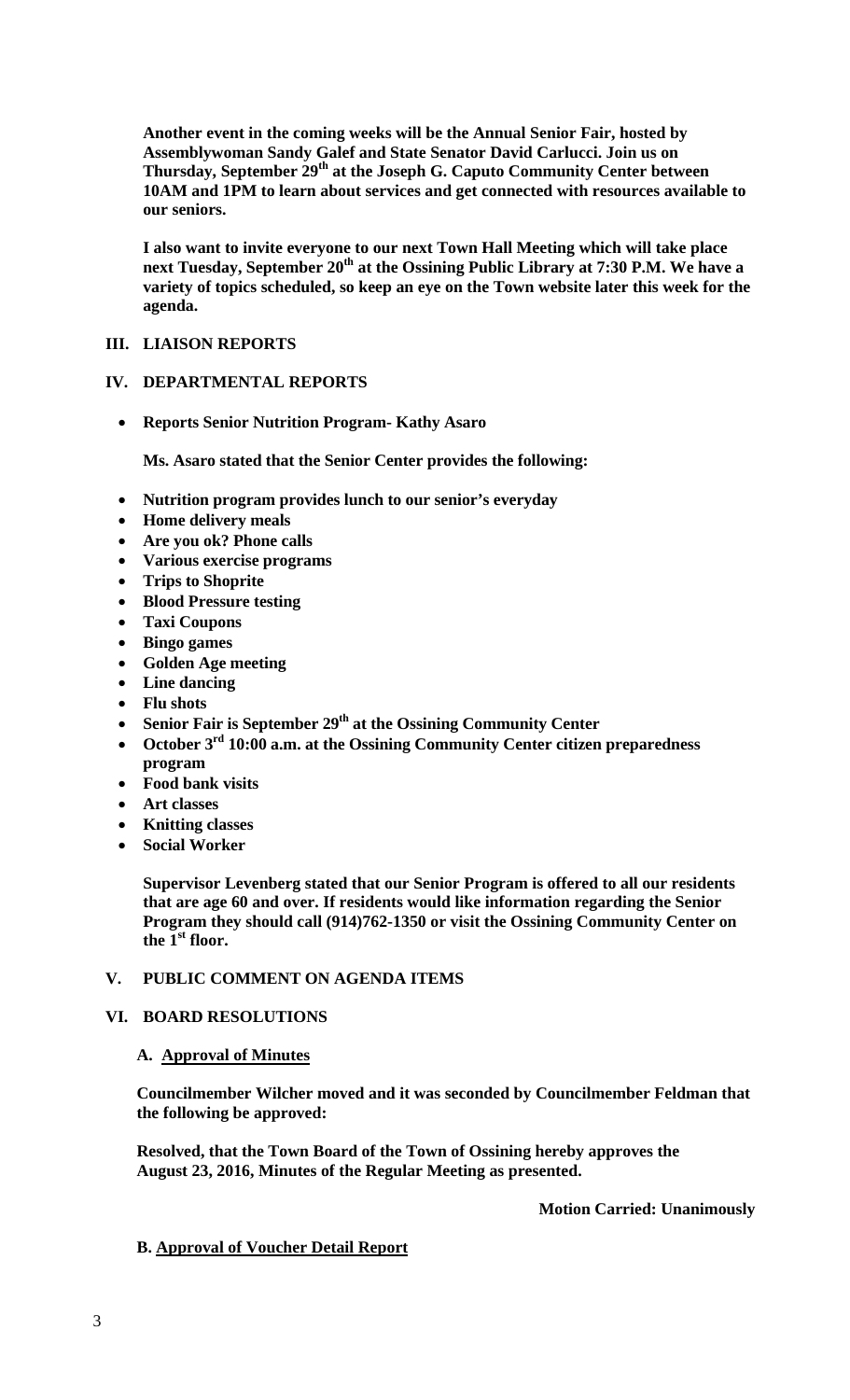**Councilmember D'Attore moved and it was seconded by Councilmember Wilcher that the following be approved:** 

**Resolved, that the Town Board of the Town of Ossining hereby approves the Voucher Detail Report dated September 13, 2016 in the amount of \$561,684.68.** 

 **Motion Carried: Unanimously**

#### **C. Acceptance of High Bid- 27 Secor Road**

**Councilmember Wilcher moved and it was seconded by Councilmember Jeffrey that the following be approved:** 

**Whereas, pursuant to a judgment of foreclosure for unpaid taxes, entered by the Supreme Court of The State of New York, Westchester County, the Town of Ossining conducted an auction of foreclosed properties at 16 Croton Avenue at 1PM on August**  10<sup>th</sup>, 2016, in order to sell off properties with delinquent taxes owed to the Town of **Ossining, one of which was 27 Secor Road, Tax ID# 97.7-1-41; and**

**Whereas, all present had the opportunity to register and become "Qualified Bidders" to bid on the four properties for sale, under the condition that the party offering the highest purchase price would be awarded the property, subject to a resolution approving such sale by the Town Board of the Town of Ossining; and,**

**Whereas, Mr. Pedro Silva of I & P Realty Corp, Ossining, NY, was the successful bidder at a bid price of \$159,000;** 

**Now therefore, be it Resolved that the Town accepts the high bid of \$159,000 for the property at 27 Secor Road, submitted by Mr. Pedro Silva, the Town is authorized to accept a deed for the property from the Receiver of Taxes in a form approved by Counsel to the Town and The Town Supervisor is authorized to execute a deed as well as all required transfer documents in forms acceptable to Counsel to the Town, effectuating the sale of the premises to the high bidder upon receipt by the Town of the bid price.**

**Furthermore, upon conveyance of the property to the high bidder, the bidder will pay all real property taxes for the property, as adjusted from the date of conveyance, with all additional accrued interest and/or penalties that may have accrued against the property for unpaid taxes through the day of conveyance being hereby waived. Motion Carried: Unanimously**

#### **D. Acceptance of High Bid- Hunter Street Lot**

**Councilmember Wilcher moved and it was seconded by Councilmember Jeffrey that the following be approved:** 

**Whereas, pursuant to a judgment of foreclosure for unpaid taxes, entered by the Supreme Court of The State of New York, Westchester County, the Town of Ossining conducted an auction of foreclosed properties at 16 Croton Avenue at 1PM on August**  10<sup>th</sup>, 2016, in order to sell off properties with delinquent taxes owed to the Town of **Ossining, one of which was a vacant lot on Hunter Street, Tax ID# 97.7-2-70; and**

**Whereas, all present had the opportunity to register and become "Qualified Bidders" to bid on the four properties for sale, under the condition that the party offering the highest purchase price would be awarded the property, subject to a resolution approving such sale by the Town Board of the Town of Ossining; and,**

**Whereas, Mr. Karl Dibble of KWD Realty Inc, Irvington, NY, was the successful bidder at a bid price of \$51,000; and**

**Now therefore, be it Resolved that the Town accepts the high bid of \$51,000 for the property at Hunter Street, submitted by Mr. Karl Dibble, the Town is authorized to**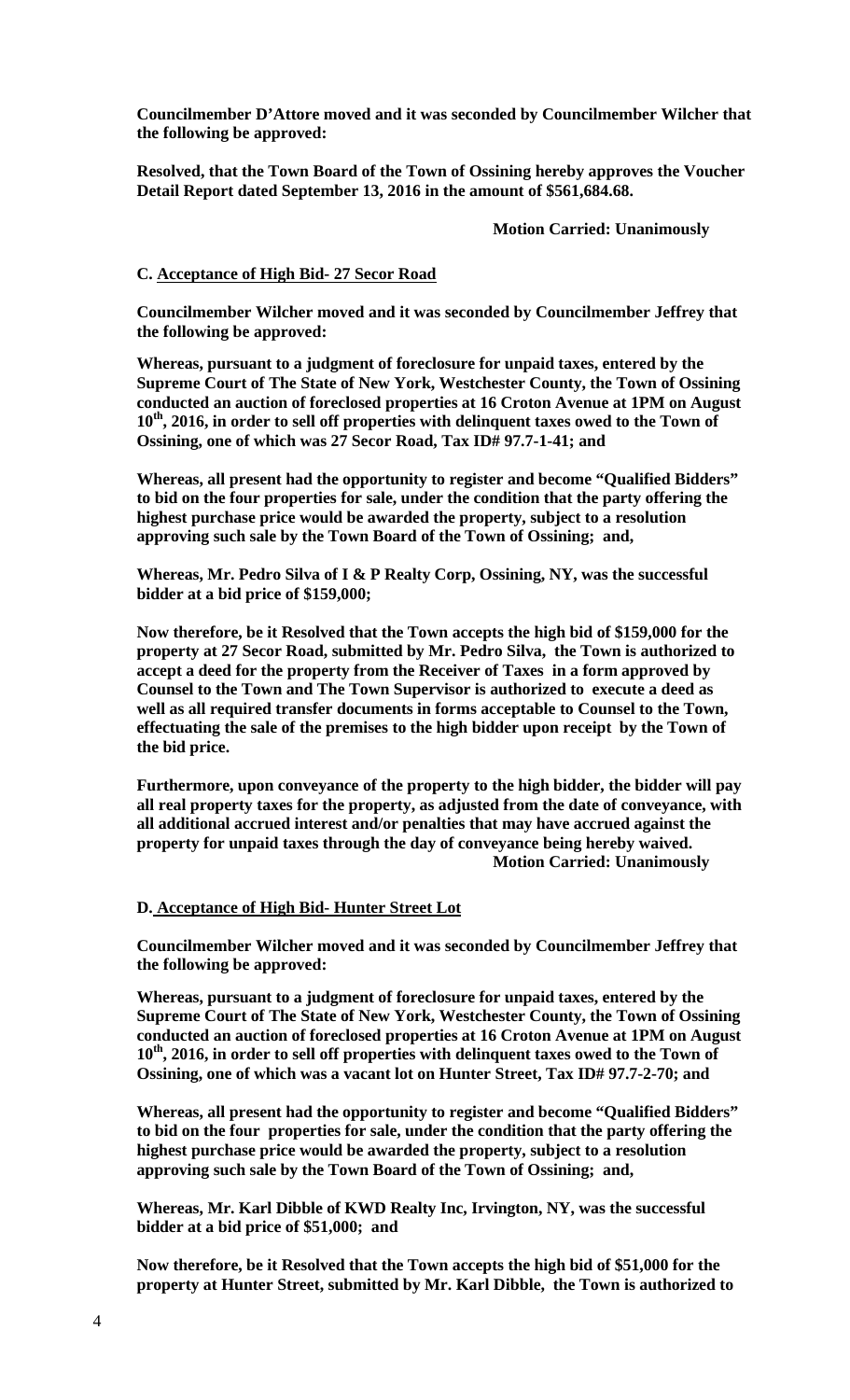**accept a deed for the property from the Receiver of Taxes in a form approved by Counsel to the Town and The Town Supervisor is authorized to execute a deed as well as all required transfer documents in forms acceptable to Counsel to the Town, effectuating the sale of the premises to the high bidder upon receipt by the Town of the bid price.**

**Furthermore, upon conveyance of the property to the high bidder, the bidder will pay all real property taxes for the property, as adjusted from the date of conveyance, with all additional accrued interest and/or penalties that may have accrued against the property for unpaid taxes through the day of conveyance being hereby waived. Motion Carried: Unanimously**

#### **E. Acceptance of High Bid- 35 Yale Avenue**

**Councilmember Jeffrey moved and it was seconded by Councilmember Wilcher that the following be approved:** 

**Whereas, pursuant to a judgment of foreclosure for unpaid taxes, entered by the Supreme Court of The State of New York, Westchester County, the Town of Ossining conducted an auction of foreclosed properties at 16 Croton Avenue at 1PM on August**  10<sup>th</sup>, 2016, in order to sell off properties with delinquent taxes owed to the Town of **Ossining, one of which was 35 Yale Avenue, Tax ID# 89.15-2-59; and**

**Whereas, all present had the opportunity to register and become "Qualified Bidders" to bid on the four properties for sale, under the condition that the party offering the highest purchase price would be awarded the property, subject to a resolution approving such sale by the Town Board of the Town of Ossining; and,**

**Whereas, Ms. Juanna M. Correa Braun, Ossining, NY, was the successful bidder at a bid price of \$148,000; and**

**Now therefore, be it Resolved that the Town accepts the high bid of \$148,000 for the property at 35 Yale Avenue, submitted by Ms. Juanna M. Correa Braun, the Town is authorized to accept a deed for the property from the Receiver of Taxes in a form approved by Counsel to the Town and The Town Supervisor is authorized to execute a deed as well as all required transfer documents in forms acceptable to Counsel to the Town, effectuating the sale of the premises to the high bidder upon receipt by the Town of the bid price.**

**Furthermore, upon conveyance of the property to the high bidder, the bidder will pay all real property taxes for the property, as adjusted from the date of conveyance, with all additional accrued interest and/or penalties that may have accrued against the property for unpaid taxes through the day of conveyance being hereby waived. Motion Carried: Unanimously**

#### **F. Acceptance of High Bid- 18 Sarah Street**

**Councilmember D'Attore moved and it was seconded by Councilmember Feldman that the following be approved:** 

**Whereas, pursuant to a judgment of foreclosure for unpaid taxes, entered by the Supreme Court of The State of New York, Westchester County, the Town of Ossining conducted an auction of foreclosed properties at 16 Croton Avenue at 1PM on August**  10<sup>th</sup>, 2016, in order to sell off properties with delinquent taxes owed to the Town of **Ossining, one of which was 18 Sarah Street, Tax ID# 89.15-4-50; and**

**Whereas, all present had the opportunity to register and become "Qualified Bidders" to bid on the four properties for sale, under the condition that the party offering the highest purchase price would be awarded the property, subject to a resolution approving such sale by the Town Board of the Town of Ossining; and,**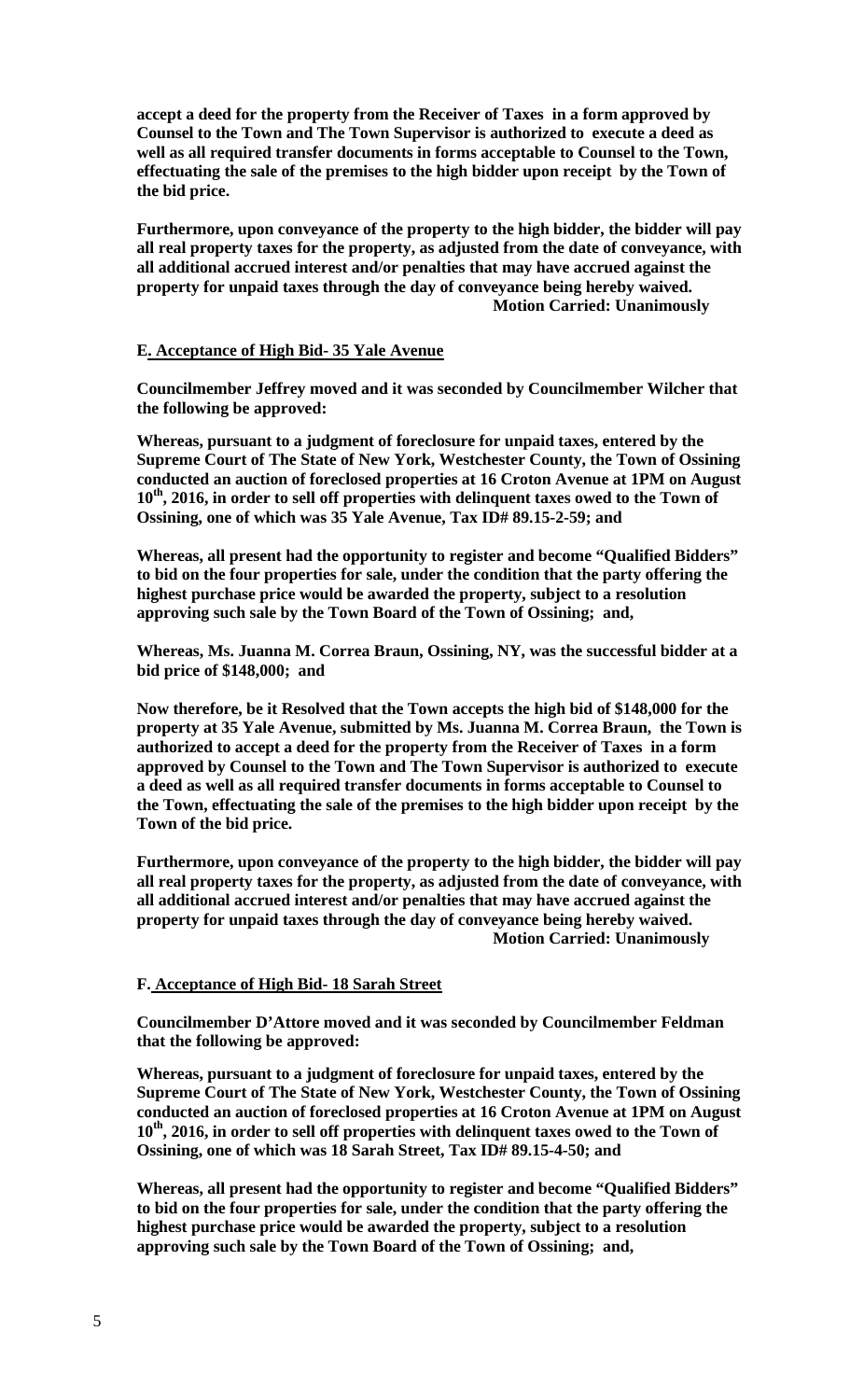**Whereas, Mr. Willman A. Morocho, Ossining, NY, was the successful bidder at a bid price of \$70,000; and**

**Now therefore, be it Resolved that the Town accepts the high bid of \$70,000 for the property at 18 Sarah Street, submitted by Mr. Willman A. Morocho, the Town is authorized to accept a deed for the property from the Receiver of Taxes in a form approved by Counsel to the Town and The Town Supervisor is authorized to execute a deed as well as all required transfer documents in forms acceptable to Counsel to the Town, effectuating the sale of the premises to the high bidder upon receipt by the Town of the bid price.**

**Furthermore, upon conveyance of the property to the high bidder, the bidder will pay all real property taxes for the property, as adjusted from the date of conveyance, with all additional accrued interest and/or penalties that may have accrued against the property for unpaid taxes through the day of conveyance being hereby waived. Motion Carried: Unanimously** 

#### **G. Tax Payment Plan- 47 Yale Avenue**

**Councilmember Wilcher moved and it was seconded by Councilmember Feldman that the following be approved:** 

**Whereas, the Town of Ossining is required to collect Town, County and School taxes for the municipality, with the onus on the Town to make whole the County and School District for any uncollected taxes; and** 

**Whereas, the Receiver of Taxes has been approached by a property owner requesting a short-term payment plan for the owner occupied property at 47 Yale Avenue, Tax Parcel Designation 89.15-2-56; and** 

**Whereas, the Town Board, pursuant to Article 5 of the Ossining Town Code, as authorized by section 1184 of the New York Real Property Tax Law, before entry of a final judgment, may withdraw a parcel for which payment of real property taxes is delinquent, from a foreclosure proceeding and enter into an installment plan for payment of all delinquent taxes, as well as interest and penalties, and does occasionally grant such a plan and has the discretion to accept or reject any proposal by a residential or commercial property owner, providing the owner meets the eligibility requirements set forth in section 180-17 of the Town Code and the payment plan conforms to the requirements for such a repayment plan set forth in section 180-18 of the Town Code;** 

**Now, therefore be it Resolved, that the Town Board of the Town of Ossining hereby grants the aforementioned payment plan, which terms comply with the Town Code, to grant this property owner, who has been determined to be eligible, with the understanding that this sets no precedent going forward for this or any other property in the future.** 

 **Motion Carried: Unanimously** 

#### **H. Contract- Affordable Care Act Reporting**

**Councilmember Wilcher moved and it was seconded by Councilmember Jeffrey that the following be approved:** 

**RESOLVED, that the Town Board of the Town of Ossining hereby authorizes the Supervisor to enter into a contract with Corporate Plans, Inc., doing business as CPI-HR, PO Box 293, Syracuse, NY 13214 and with corporate offices at 6830 Cochran Road, Solon, OH 44139, subject to approval by Counsel to the Town, for consulting services in connection with employee benefits administration under the Affordable Care Act, effective April 1, 2016 through March 31, 2017, at a fee not to exceed \$8,075.**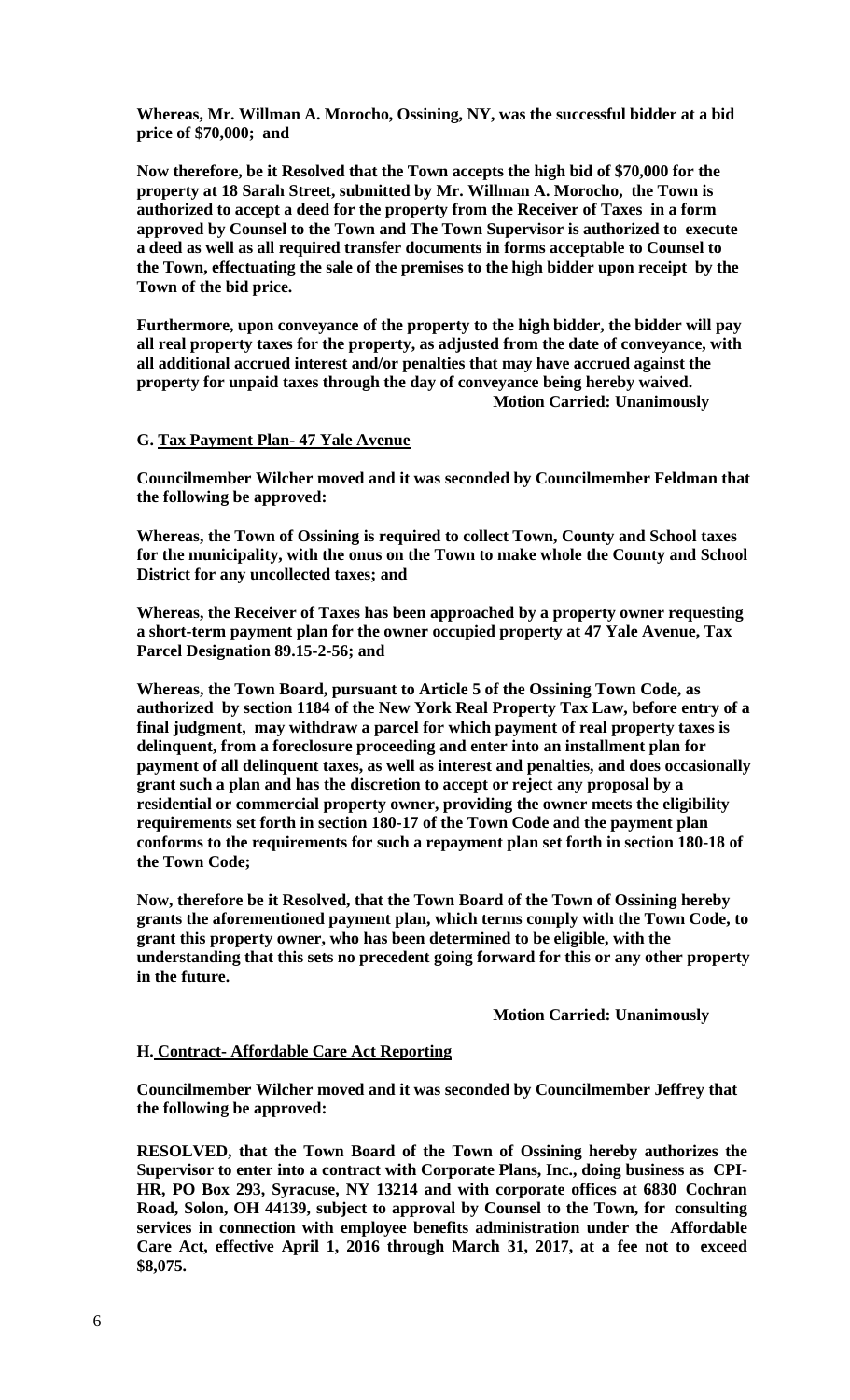# **I. Contract- Michael Haberman Associates, Inc. Equitable Small Claims Software**

**Councilmember Wilcher moved and it was seconded by Councilmember Feldman that the following be approved:** 

**Resolved, that the Town Board of the Town of Ossining hereby authorizes the Supervisor to sign an agreement with Michael Haberman Associates, Inc. of 125 Front Street, Mineola, New York, to furnish Equitable Small Claims software to the Town of Ossining for the purposes of preparing court-ready appraisals to defend**  property values, in accordance with their proposal dated August 30<sup>th</sup>, 2016 at an **amount not to exceed \$12,000 for the initial year and \$3,000 for each additional year; and** 

**Be it further Resolved, that this contract is subject to approval by Counsel to the Town.** 

 **Motion Carried: Unanimously** 

# **J.Agreement - Call a Cab**

**Councilmember Jeffrey moved and it was seconded by Councilmember Feldman that the following be approved:** 

**Resolved, that the Town Board of the Town of Ossining hereby authorizes the Supervisor to sign an agreement with Aguila Taxi at 25 Yates Avenue in Ossining and Mommy's Taxi at 7 Fuller Road in Ossining, NY ending December 31, 2016, with all coupons to be reimbursed at the rate of \$4.75 each.** 

### **Motion Carried: Unanimously**

### **VIII.CORRESPONDENCE TO BE RECEIVED AND FILED**

**Councilmember Wilcher moved and it was seconded by Councilmember Jeffrey that the following be approved:** 

**Resolved, that the Town Board of the Town of Ossining hereby accepts the following to be received and filed:** 

- **Schneider Resolution of Subdivision Plat Approval from the Town Planning Department dated September 7, 2016.**
- **Town Planning Board meeting minutes dated July 20, 2016**

### **Motion Carried: Unanimously**

### **IX.MONTHLY REPORTS**

**Councilmember Wilcher moved and it was seconded by Councilmember Jeffrey that the following be approved:** 

**Resolved, that the Town Board of the Town of Ossining hereby accepts the following monthly reports for the month of August 2016:** 

- **Town Supervisor's Office**
- **Town Clerk's Office**
- **G.E. Helicopter Report**

 **Motion Carried: Unanimously**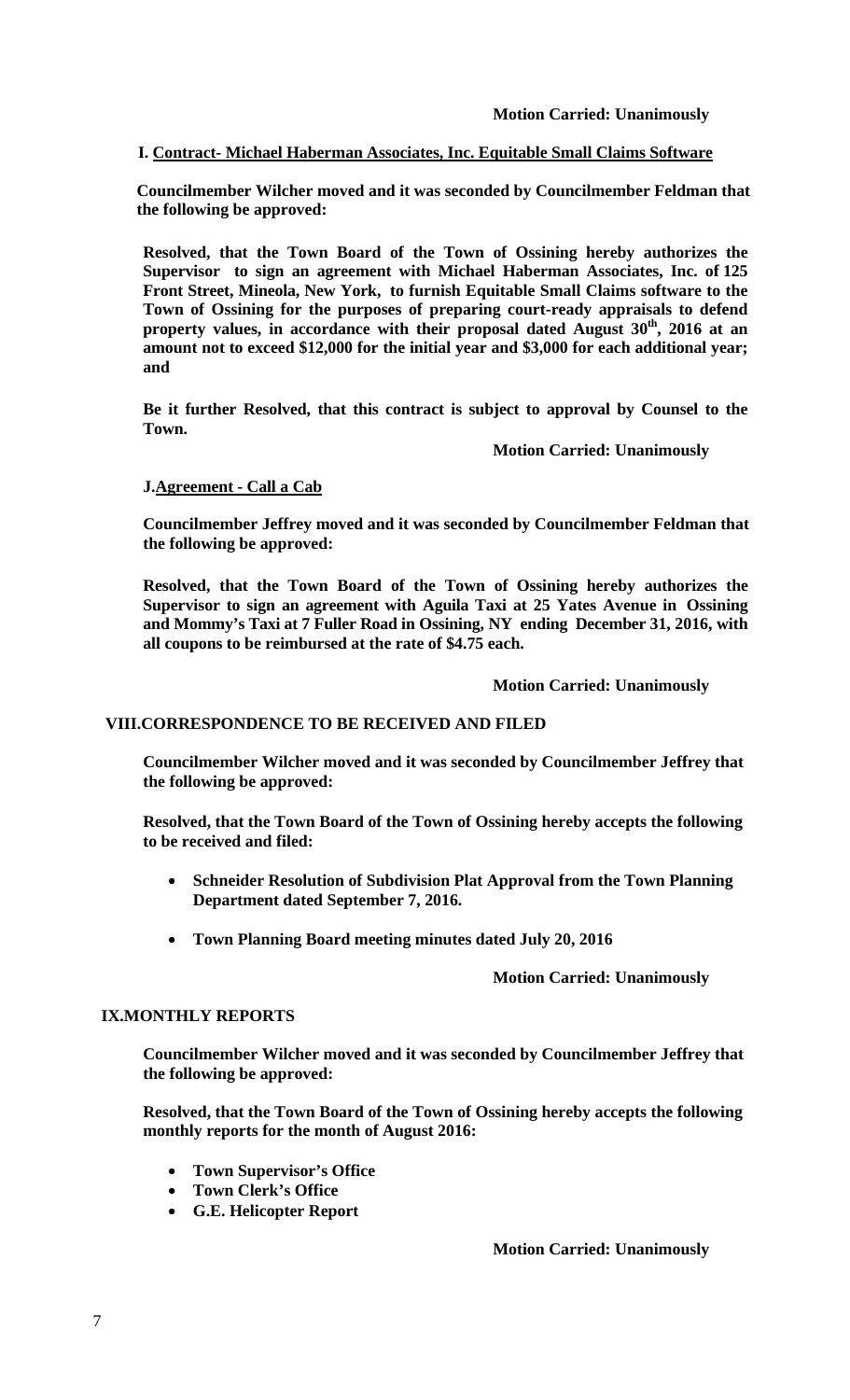# **X.VISITOR RECOGNITION**

**Brenda Tim Glendale Road, Ossining, NY read the following letter on behalf of Linda Lowell (Town of Ossining resident):** 

**Dear Supervisor Levenberg and Board Members,** 

**On September 28, the New Castle Zoning Board of Appeals (ZBA) is scheduled to vote on a resolution to approve the Sunshine Children's Home's application to expand. I urge you, in the days that remain, to press the ZBA to issue a POSITIVE declaration. Beyond that, if they approve the expansion with a negative declaration, I urge you bring an Article 78 proceeding on behalf of the Town of Ossining in pursuit of that positive declaration, or file an amicus brief supporting any Article 78 actions brought by other concerned residents of the Towns of Ossining and New Castle.** 

**I make this request because I believe that the question of Sunshine's water and waste requirements are of critical importance to the Town of Ossining. Sunshine has manipulated its projected water requirements, not to reflect reality, but in order to render it's application palatable to the ZBA. Without a real, in-depth independent EIS, the Town's sewage disposal system and Ossining residents on wells in the vicinity of Sunshine face unknown but real risks.** 

**Sunshine initially asserted that it would need 11,300 gallons per day for 122 patients. After being urged to study the impact on neighbor's wells by the New Castle Planning Board also an Involved Agency for SEQRA purposes and hearing many objections from Sunshine's neighbors, the ZBA ordered a report from an independent hydrologist. That hydrologist reported that Sunshine's estimated water budget of 11,300 gallons per day "would severely tax the bedrock aquifer during drought conditions, allowing for only a 9% surplus of available groundwater based on daily demand of the facility." He recommended that water use be projected using NYSDOH standards: 21,350 gallons per day at a rate of 175 gallons per day per bed and 15 gallons per day per employee (80 employees, half the actual projected). Or, if historical data be used, at least five years data be supplied.** 

**Following that report, Sunshine approached the Village of Ossining for water, but was turned down. Then the Town of Newcastle Supervisor attempted to resolve the water problem by proposing the Spring Valley Road Water District. Adopted, that plan would have been an illegal segmenting of the Sunshine Application. It failed for that reason, as well as because two board members opposed it as a "quid pro quo" for Ossining's**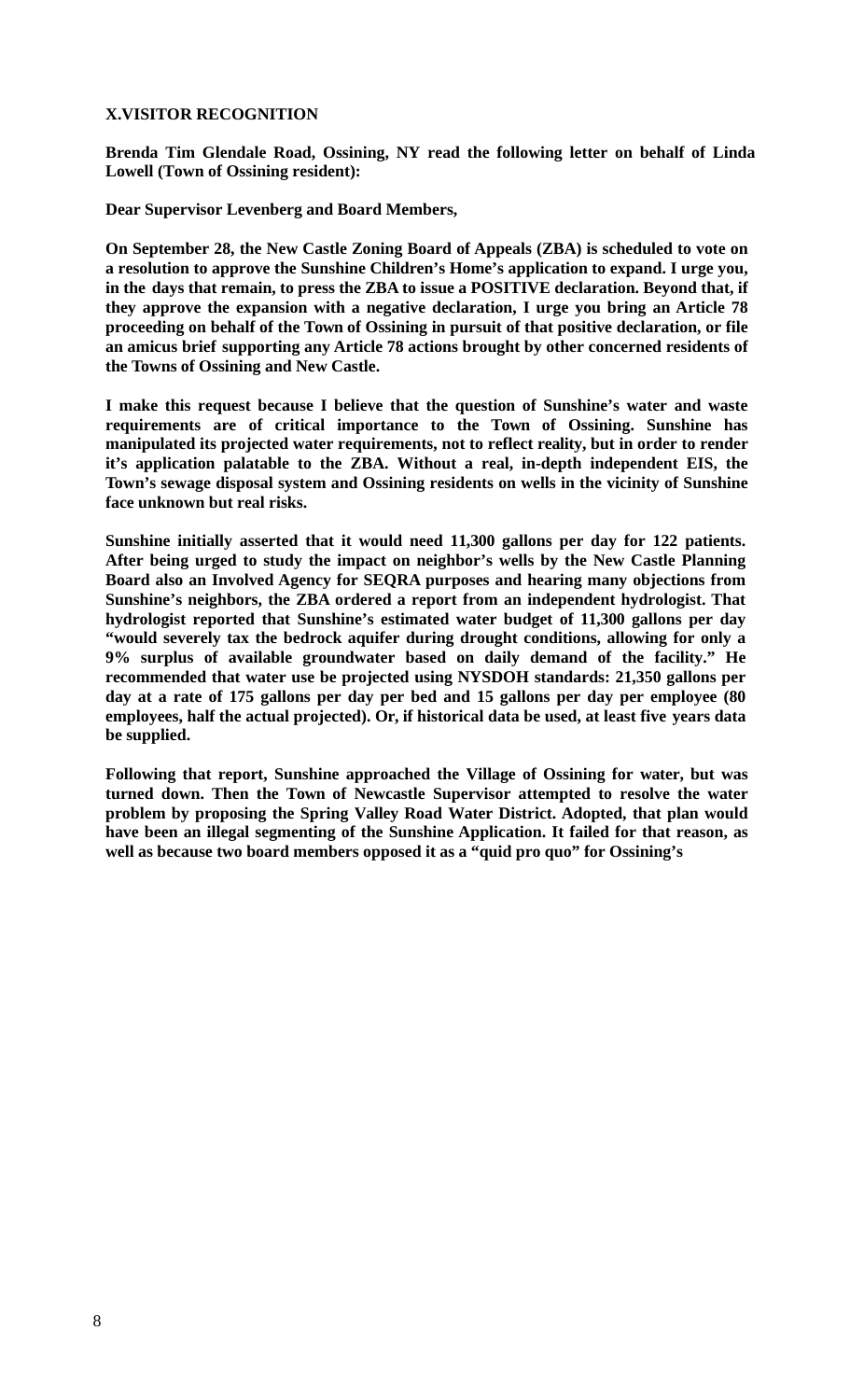**purchase of backup water supply while it upgrades its water treatment facility and because the Village of Ossining disowned it in a press release. Supervisor Rob Greenstein's ardent remarks in favor of the District also raised issues of fire safety at Sunshine, which if pursued could have cast a new shadow over the application.** 

**On the death of the Water District Plan, Sunshine ordered a report from its own hydrology firm, who purported to analyze 5 years of data. They threw out three years of those readings, saying a pipe leaked, and then cherry-picked the two years of historical data by taking averages of winter months, on the justification that it would not use well water for irrigation, so winter months would more representative of actual use. Those averages were then averaged. Lo and behold, the strategy yielded a projected 11,300 gallons per day, Sunshine's initial water budget projection. This manipulation is straight out of LYING WITH STATISTICS 101.** 

**This study was presented to New Castle's independent hydrologist, who reversed himself and agreed with Sunshine's hydrologists report. He did condition his agreement, however, by reminding that the Westchester County Department of Health has the final say. Still, it evolves that his firm will be given a contract to monitor neighboring wells for two years after the build out is complete in case negative impacts do occur. In response to questions from the public, he affirmed the existence of this arrangement between his firm, the Town of New Castle and Sunshine during the ZBA's April 27 public hearing.** 

**Sunshine also deployed its retained lobbyists to procure a supportive letter from Westchester County Department of Health (this is supported by material obtained via FOIL requests of the DOH). This letter accepted use of historical data and projected a water requirement of 99 gallons per day per bed or 12,078 gallons per day per 122 patients. The DOH engineer writing the letter added proviso that "source capacity analysis and the design of the water system must be in accordance with the "Recommended Standards for Water Works, 2012 edition" (aka "10 States Standards"). This condition has apparently been overlooked by the ZBA and New Castle's Director of Planning. The 10 State standards are far more stringent. Applying them to the data used by Sunshine's hydrologist, peak demand indicates the new facility would require 31,854 gallons per day.** 

**What is the right number? 21,350 under NYS DOH standards? 11,300 using twiceaveraged data? or the 31,854 gallons per day indicated by the 10 States Standards?** 

**The answer has direct bearing on Ossining. Sunshine's latest waste water plan is sketchy: the first 10,393 gallons per day would go through the 20-year old lift station. (Former Ossining Town Supervisor Sue Donnelly herself said in the December 15, 2015 Town Board meeting that the station is due for an overhaul.) Any overage would be diverted from the nursing facility to existing septic fields serving administrative buildings scattered over the 30 acre site.** 

**This non-plan presents a number of problems. 1) Sunshine intends to exceed its current agreement with Ossining for 10,000 gallons per day by 393 gallons per day. It**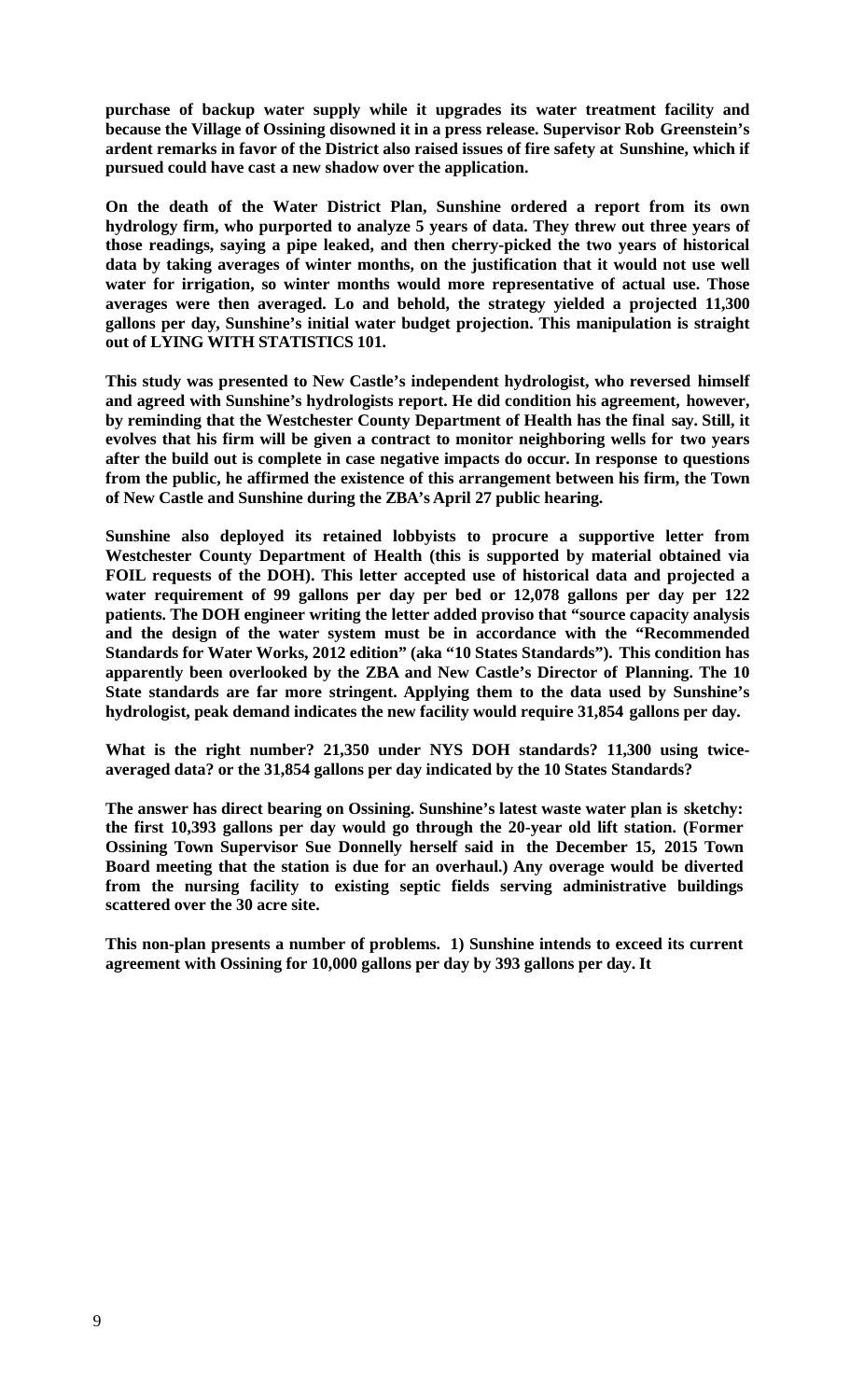**would be fair to say that is a small discrepancy if the entire calculation weren't fictional. 2) Sunshine's application includes no narrative, drawing, or engineering proposal to indicate what mechanism will divert the extra nursing facility waste to existing fields. 3) Those existing fields serve buildings that were constructed by Rush Kress well before he sold his estate to the Asthma Institute and the 52 Association over sixty years ago. Sunshine can assert the fields are functioning, but any homeowner knows that the real condition of septic fields may not be known until the property is inspected on sale. Regular maintenance often does not reveal the destruction wrought by time, roots, etc. The lift station was built and the predecessor to Sunshine hooked up to Ossining's sewage system in 1969 because an "emergency situation" existed - the nursing building's leach fields were failing. Ossining would be hard pressed not to acquiesce to pleas from Sunshine to upgrade the lift station after the built out is complete. 4) What if Sunshine adds more beds than the 122 it is currently zoning approval for? They would have the room for hundreds more under current DOH regulations. And they've done it before, without approval from the ZBA. After taking over in 2009, the current for-profit operators added 10 beds. This is how they explained it to the NYS DOH in their 2014 Certificate of Need Application for the expansion:** 

*The applicant has indicated that the reason for the 2010 losses is the result of the following: the facility's rate did not adequately address its costs. The applicant has indicated that that they implemented the following steps to improve operations: the facility received a rate increase that reflected its actual costs; the facility increased occupancy from 2010, and the facility increased certified bed capacity from 44 to 54 beds.*

**Elected representatives of the residents of the Town of Ossining - do your own due diligence! Determine for yourselves what the NYS Health and Health Planning Council considers when they approve a Certificate of Need application. Don't doze off thinking that the State authorized these beds and that's really all you need to know. Or that New Castle is going to send an army of inspectors to make sure everything is kosher. New Castle doesn't know about anything that doesn't come before its Boards. Once the COO is issued, New Castle's inspectors will vanish. The NYS Health and Health Planning Council did not review site plans, does not know that Sunshine has no access to municipal water or municipal fire and rescue services, does not know that Sunshine is proposing to increase the nursing facility by almost 800% in order to increase beds by 200%. When the Council reviewed Sunshine's application they did not ask about the neighborhood, the zoning, the nature of the roads, the number of trees to be removed, the acres of bed rock to be removed. All it knows is that there is demand in downstate New York for more beds and Sunshine's for-profit owners want to build those beds, is solvent and can finance the construction.** 

**Be very careful! Sunshine has explained on record that when their reimbursements do not cover their costs, it will increase the number of beds. Take a long look at their site**